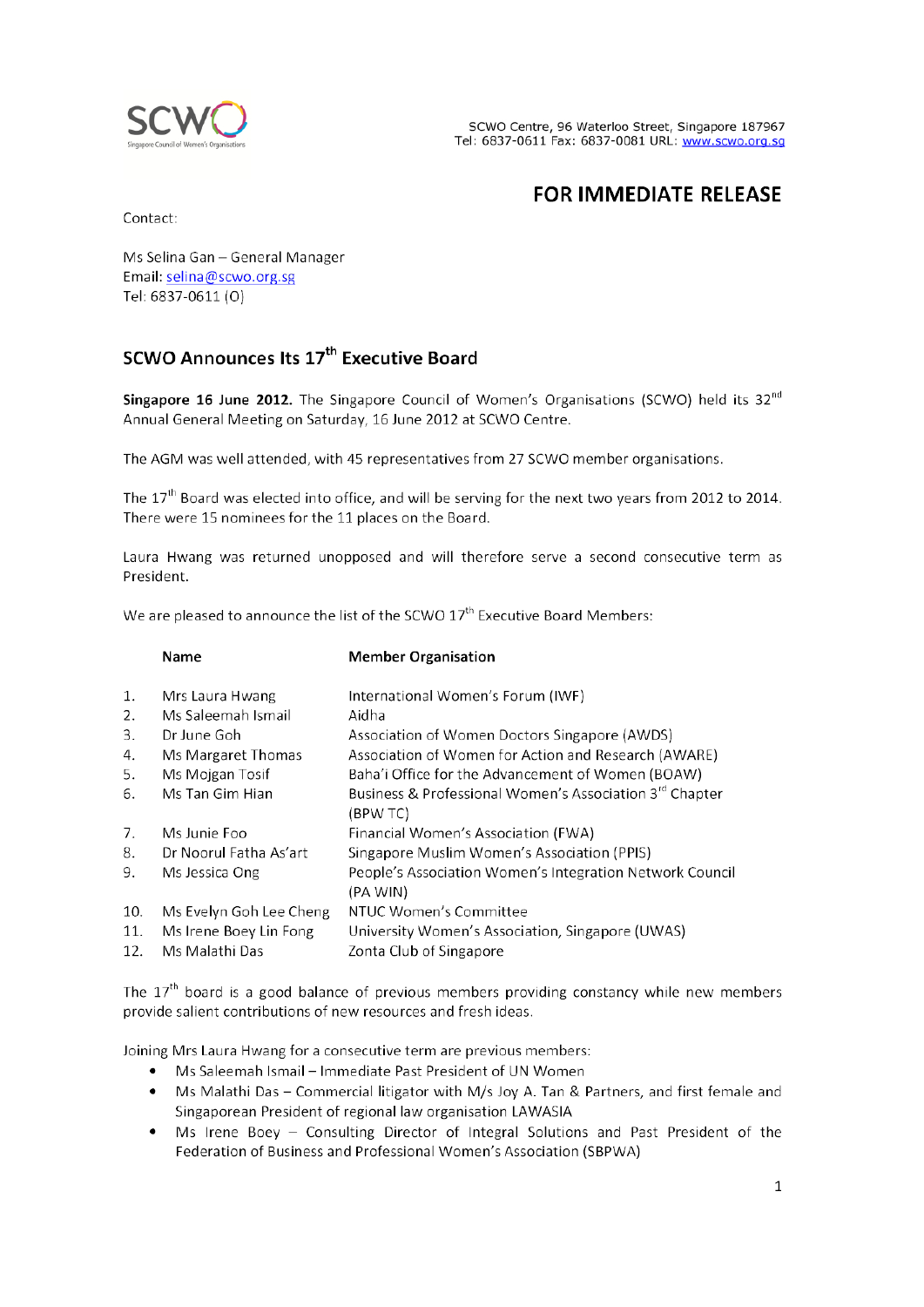

The new additions who will contribute their talents to SCWO in the new term are:

### **Ms Margaret Thomas**

*AWARE (Association of Women for Action and Research)* 

Margaret Thomas has held senior editing positions at The Business Times, The Singapore Monitor and TODAY, and has over 30 years of experience in print and online media. A founding member of AWARE, she has held various office positions on the Board and is the key adviser on communication matters where she contributed significantly to the professionalization of the organisation.

## **Dr June Goh**

*AWDS (Association of Women Doctors Singapore)* 

Director of the Neuroanaesthesia and Consultant Anaesthetist in Singapore General Hospital, June Goh was instrumental in setting up the IMRI and CT OT for Neuroanaesthesia. She is also involved in the running of the Neuro Intensive Care Unit and she is a member of the MOH appointed workgroup for Organ Transplantation. As President of the Association of Women Doctors, June Goh has actively participated in the issues concerning women and healthcare and helped educate the public on the importance of sexual responsibility, sexual awareness and sexually transmitted infections.

## **Dr Noorul Fatha As'Art**

*PPIS (Singapore Muslim Women's Association)* 

Dr Noorul Fatha As'art is the Assistant Director of the Epidemiology and Disease Control Division at the Ministry of Health Singapore. As a public health trainee, Noorul has contributed to various policy and practice development efforts throughout her 8 years of experience in the medical field. Noorul currently serves as a Board Member at PPIS and is the Vice-Chairman of the Community Leader's Forum Labs Committee.

#### **Ms Evelyn Goh**

#### *NTUC Women's Committee*

A member of the NTUC Club Staff Union since 1994, Evelyn Goh has contributed tirelessly to the Labour Movement. She now holds the position of Branch Secretary for Attractions, Resorts & Entertainment Union (AREU) NTUC Club Branch.

#### **Ms Jessica Ong**

*PA WIN (People's Association Women's Integration Network Council)* 

An experienced brand consultant, Jessica has spent years in advertising and public relations. Today, she uses her skills and talents to engage women, families and youths through arts and culture.

#### **Ms Junie Foo**

*FWA (Financial Women's Association)* 

A seasoned corporate banker, Junie spends much of her time in volunteer and non-profit organisations. She is passionate about the gender diversity at the workplace and is currently the Co-Chair of BoardAgender.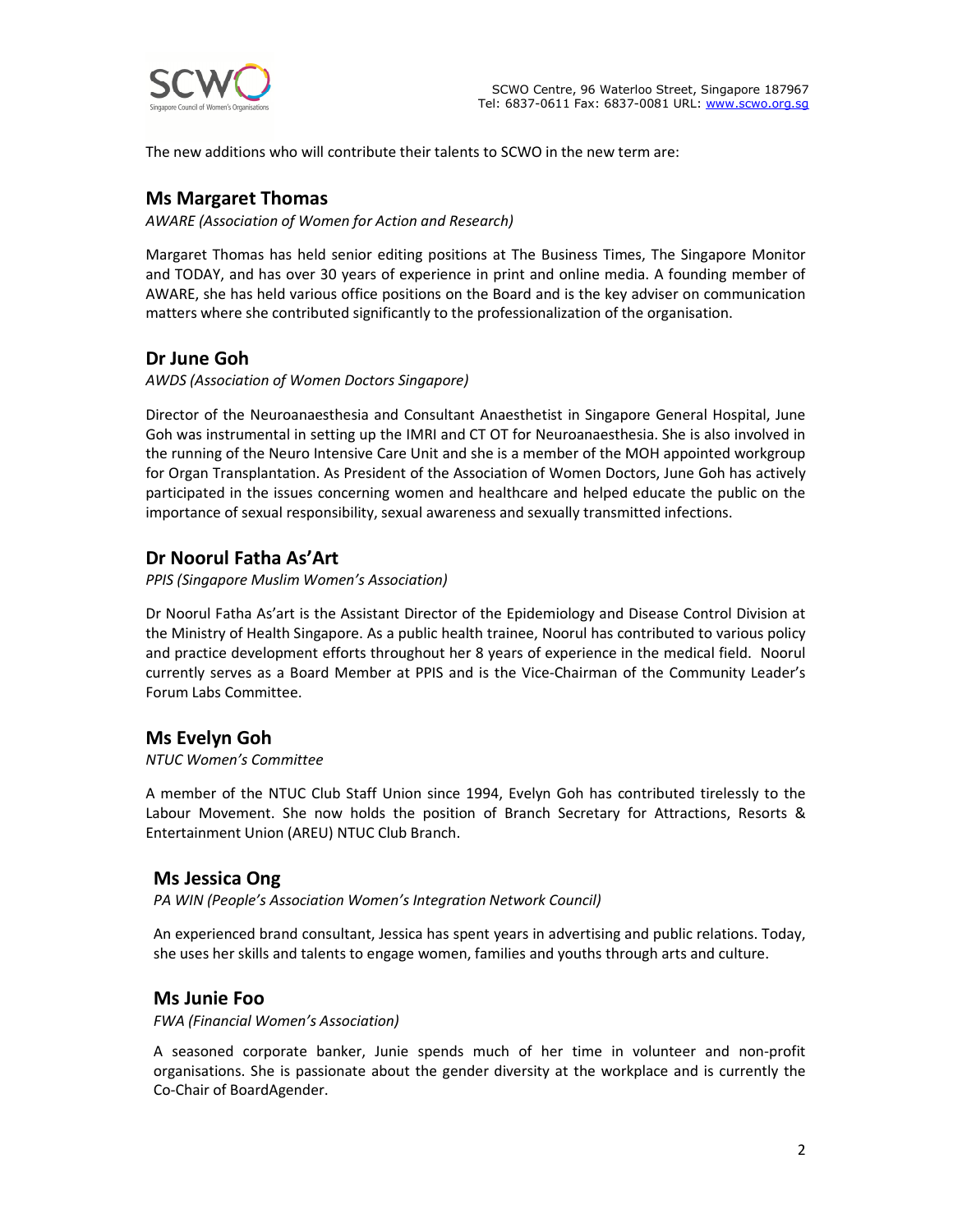

## **Ms Mojgan Tosif**

*BAHAI Office for the Advancement of Women* 

A teacher at SJI International School and the coordinator of the Virtues project, Mojgan Tosif actively serves the community especially in the field of Children, Women and Family. She possesses great interest in promoting the advancement of women & family and has organised several personal development workshops, helping women and family to bring out the best in themselves.

## **Ms Tan Gim Hian**

*BPW Third Chapter (Business & Professional Women's Association)* 

Gim Hian has been an active EXCO member of the Business & Professional Women's Association (Singapore) –  $3<sup>rd</sup>$  Chapter since 2006. She graduated with an MBA in IT Management and has since worked in various MNCs since graduation.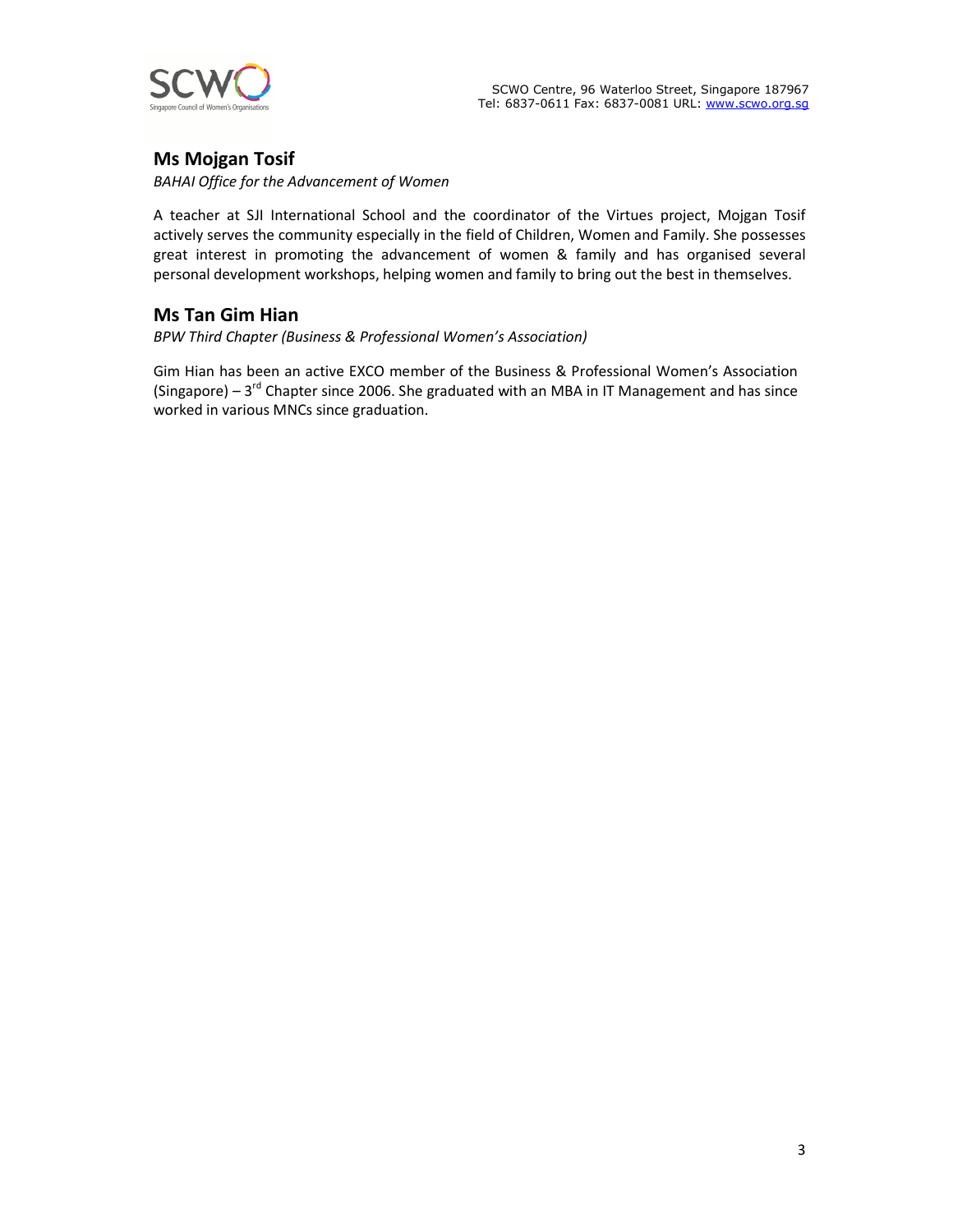



# **PRESIDENT'S MESSAGE & REVIEW**

Dear SCWO Member Organisations,

The 2 years since the voting AGM in 2010 has passed in what seems to be a flash, a sentiment which all the members of the outgoing  $16<sup>th</sup>$  Board have marvelled at. I believe that the high level of activity, increase in services provided and indeed, our membership - which has grown from 51 to 54 – has been a large factor in this.

Just after the 2011 AGM, we presented the SCWO CEDAW Shadow Report **Equal Space, Equal Voice, Equal Worth** to the United Nations CEDAW Committee in New York, with a progress report and recommendations for



Singapore's performance towards the "gold standard" of CEDAW. We placed particular emphasis, given our rapidly ageing population, on measures for older women's medical needs and for protection from social and economic marginalisation. We welcomed the higher acknowledgement by Government of women's affairs, by the elevation of the Women's Desk to the Office for Women's Development at MCYS, and made recommendations for the encouragement of greater gender diversity in government, public and private boards. These have been a reflection of the thoughts and feedback from all of you at our consultations and we are grateful for the part that you have played in surfacing issues that affect all women in Singapore.

These are the areas which we will look at developing in the coming term - for new **medical** and **social** initiatives, drawing on our able members to identify, propose and launch, for additional **legal advisory services** in Maintenance Support Central, and for **leadership advancement** through Women's Register and BoardAgender, initiatives which we have taken on full administrative cost support of since 2011.

In the AGM papers, detailed reports for each of the initiatives that we run, will provide a picture of the scope and extent on how you, as a member of SCWO are a part of these services to women and society. Also, through our regional interaction with other ASEAN and Asian and international nations, our involvement in APEC, how we have established a strong presence on these platforms.

It has truly been a privilege for me to have served you all as President of the 16<sup>nd</sup> Board, and am very grateful to have the honour or continuing this in a second term, as the President of the  $17<sup>th</sup>$  Board. That we have a large slate standing for the elections that will be held this afternoon, shows the confidence and commitment that SCWO members have to contribute to the tasks ahead. My sincere thanks to my Board members, current and in-coming, and to the 'Supergirls' of the secretariat who do a magnificent job of multi-tasking through so many different demanding jobs. Well done all, and congratulations!

With Affection and Admiration,

**Laura Hwang**  *President*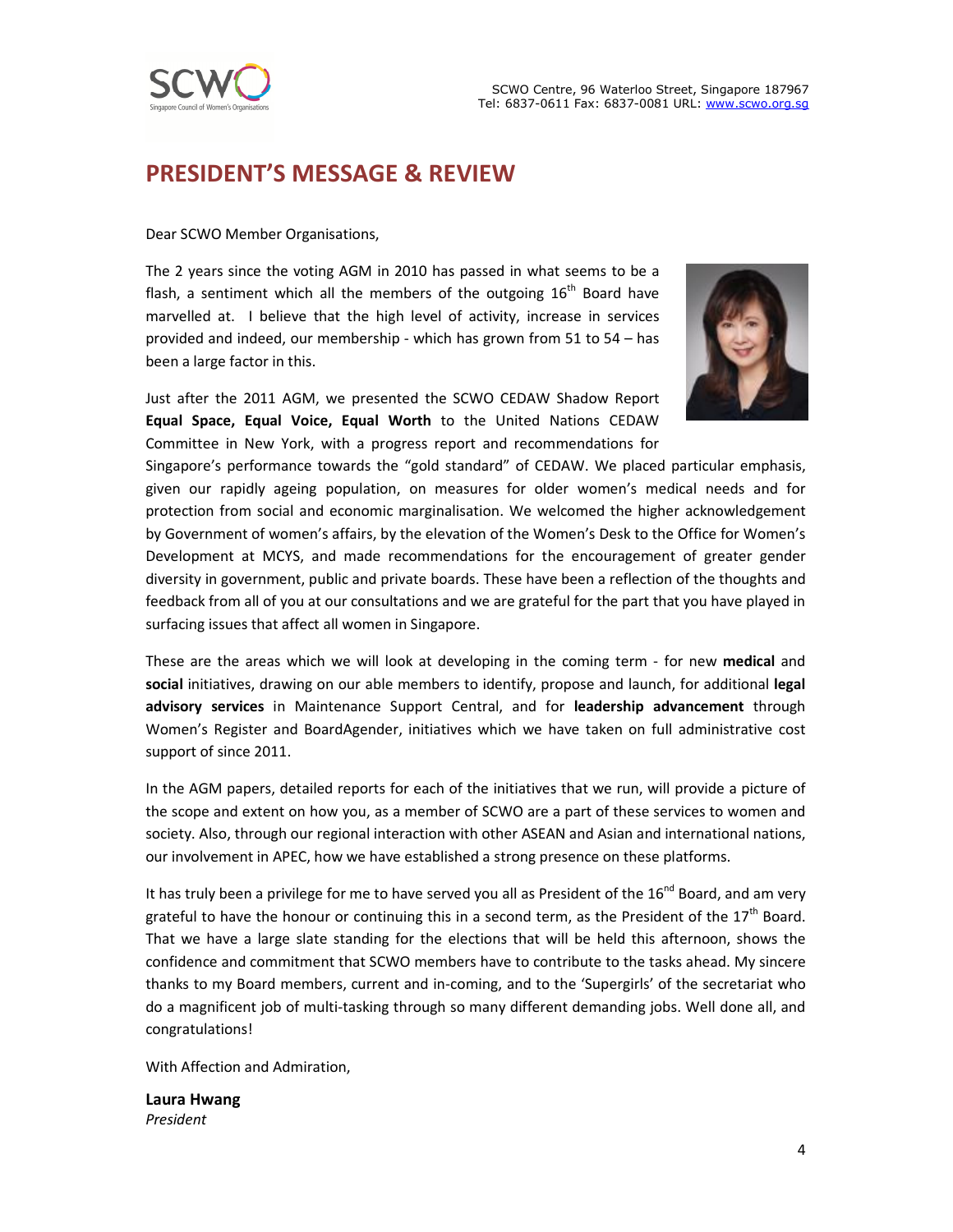

## **About SCWO**

The Singapore Council of Women's Organisations is the National Coordinating body of women's organisations in Singapore. Our 54 Member Organisations represent more than 500,000 women in Singapore.

Incorporated in March 1980, the SCWO serves to unite the various women's organisations, clubs, committees, groups and women leaders together, working in accordance with its various aims and objectives. The SCWO also serves to coordinate these associations into a national movement and to act on their behalf in matters for which it is authorised by its members.

The SCWO is represented on various Government and inter-ministry committees where we contribute our views in the areas of family, women, and on children's issues. We are involved in government Feedback Sessions and other discussions on issues and policies

## **Our Services**

**Star Shelter**—It is the only secular crisis shelter in Singapore, and is a safe temporary refuge for women and their children seeking refuge from a life of family violence. It is a place where they learn to re-build their lives, be independent, and prepare for a future free of violence.

**Maintenance Support Central** – The One-Stop Drop-In Centre that provides support and assistance for claimants who have difficulty recovering court-ordered maintenance from their spouse.

**Legal Clinics** – Experienced lawyers from the Singapore Association of Women Lawyers (SAWL) are available twice a month to give basic legal advice and information to assist women unable to afford private legal service.

**IT Hub**— A Training Centre run by volunteers for women and their family members to become IT connected and updated.

**New2U Thrift Shop**—sells pre-loved apparel, shoes, accessories and household items, with proceeds going to Star Shelter.

**Function Rooms**—The Bonny Hicks Education and Training Centre consists of six rooms ranging from 9 sqm to 88 sqm, equipped for training, seminars and meetings, available for rentals to member organisations and the public.

**The Library**— The Library is named after the late Justice F.A. Chua. It is an archival library for all women's organisations -local and international.

**The Café** – The café @ SCWO offers a range of tantalizing food, desserts and coffee.